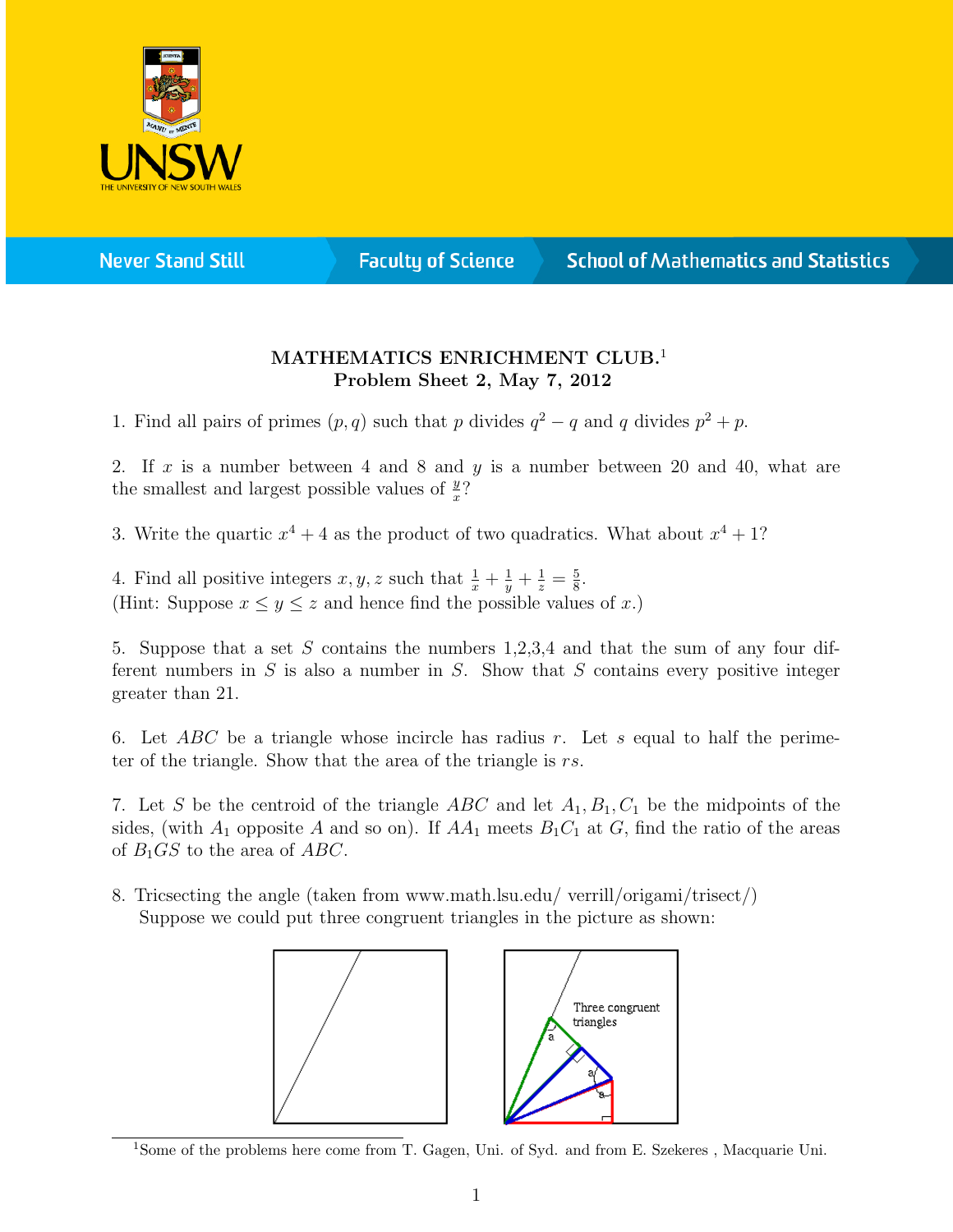These triangles trisect the angle. So we need to know how to get them there.

Choose some height for the lower triangle, any height, and crease a horizontal line at this height; ie, just crease any horizontal line you want:



We need to get the blue line of the following picture somehow:



We can make a kind of "marked ruler" in the side of the paper, by folding over the paper again:



Now this "marked ruler" is used to find the bold line we needed: